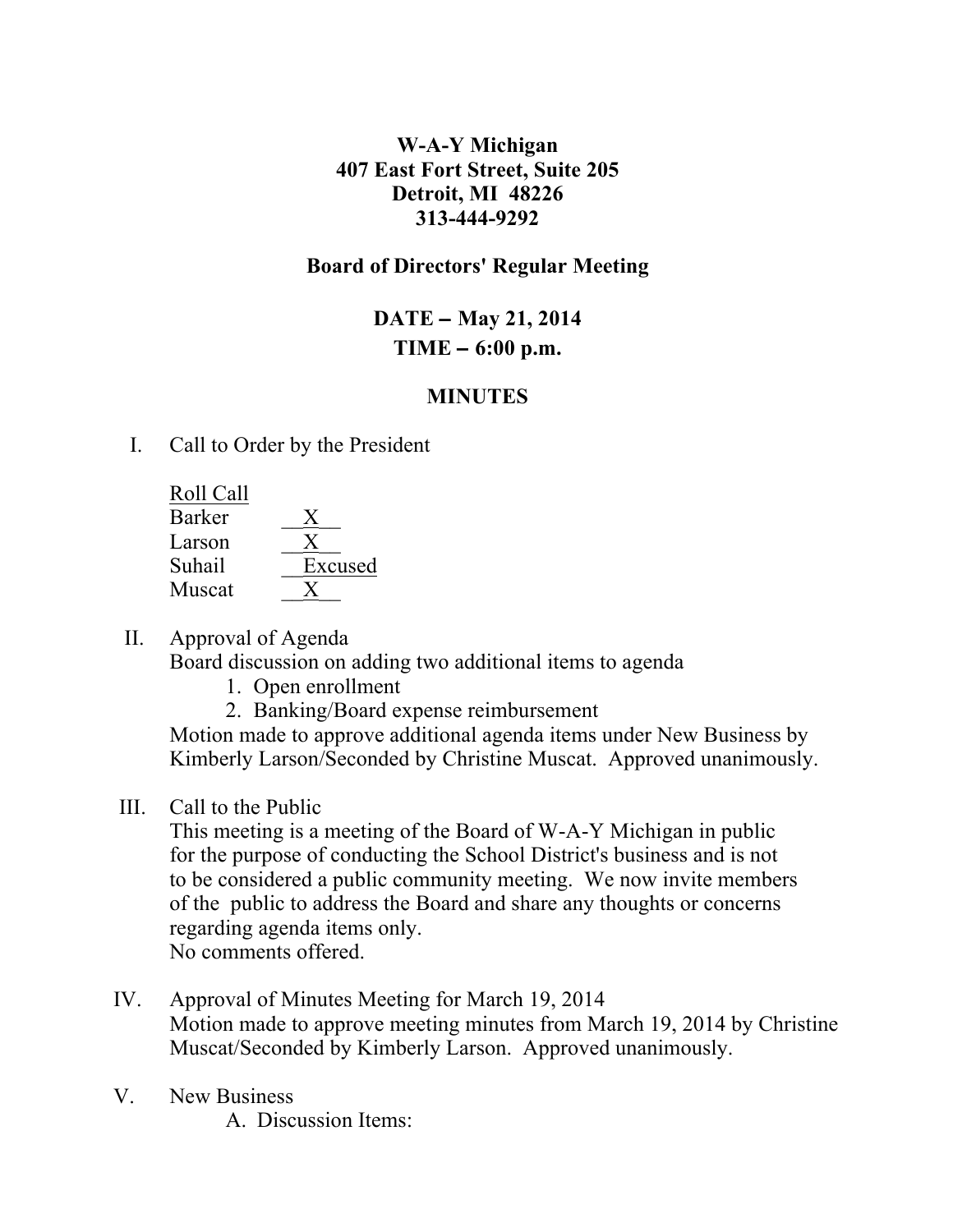- 1. ESP legal review completion update Discussion was held on language and payment changes. Once Bob Lusk (Legal) provides a clean copy to the board it can be signed by the board President.
- 2. Report on Attorney Search (Attorney Search Committee)

Committee shared information on three prospective candidates for Legal Services. Motion made to accept legal services of George Butler pending interview at next board meeting by Christine Muscat/Seconded by Kimberly Larson. Approved unanimously.

- 3. Report on New Member (New Member Search Committee)
	- a. Potential new Member nomination

Committee shared information on two prospective board candidates.

Motion made to nominate Sheila Stanton to fill one of the empty seats on the board by Kimberly Larson/Seconded by Christine Muscat. Approved unanimously.

- 4. Report on WAY Michigan progress
	- a. Building Layout of space, Hardware, Desk/Cube requirements

W-A-Y staff shared on marketing for enrollment, additional tables/chairs needed, layout of space. Darrell Wanamaker and Mark Ray to provide update on marketing and website at next meeting.

b. Staffing – IT, Educators, Administrative Support

W-A-Y Staff spoke on staffing for W-A-Y Michigan. Will need to hire eight staff (teachers).

c. Curriculum Development – Overview of Progress

No discussion held.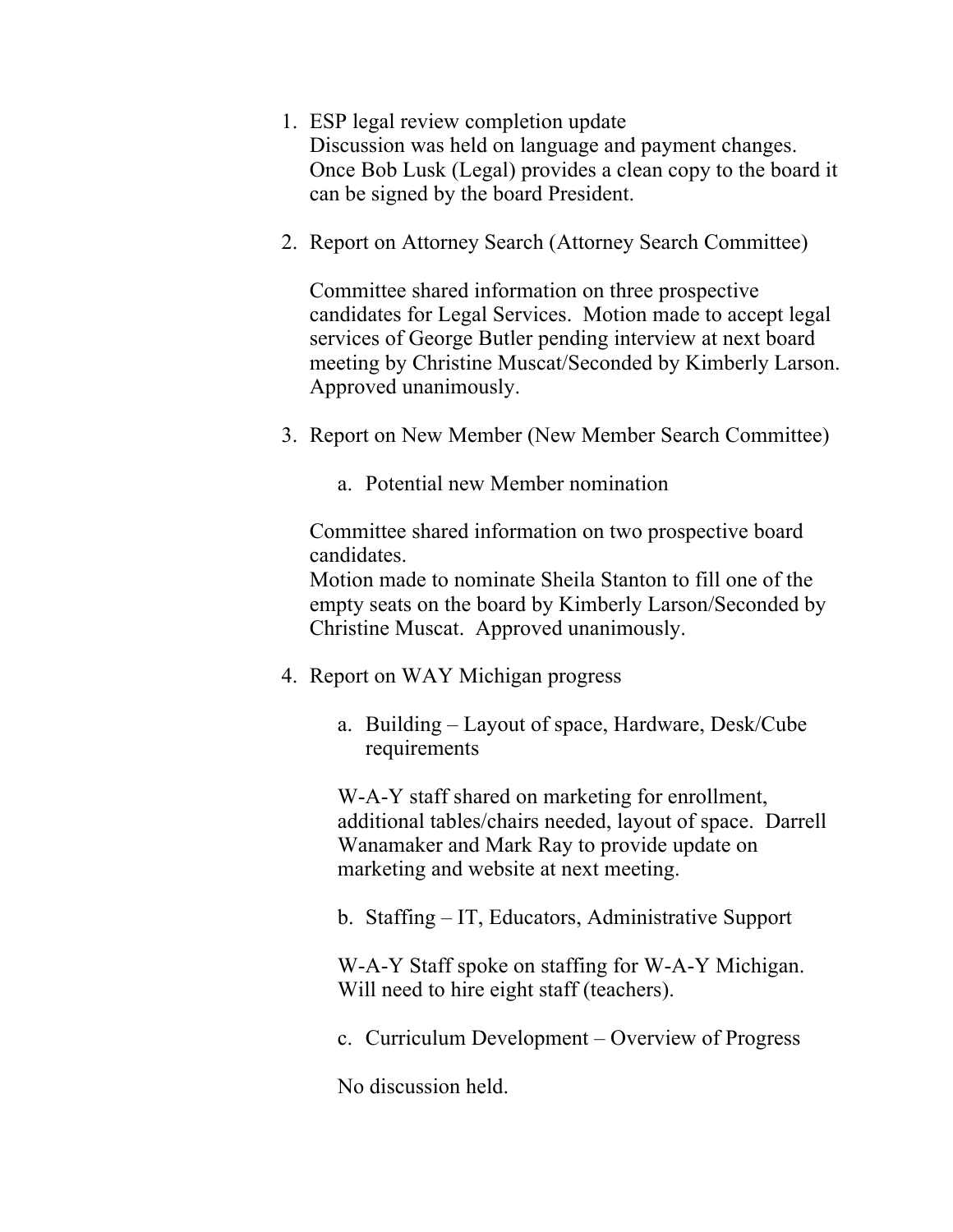5. Overview of the OPEN HOUSE

Open House overview was shared by W-A-Y Staff. Darrell Wanamaker to email video to W-A-Y Michigan board.

6. Charter Planning Grant from the Michigan Department of Education – Overview

Board discussion on mandatory meeting that was held by Michigan Department of Education. Board budgets will be monitored and reviewed.

7. Open Enrollment

Motion made to approve and post W-A-Y Michigan enrollment from  $5/28/14 - 6/11/14$  by William Barker/Kimberly Larson seconded. Approved unanimously.

8. Banking/Board Expense Reimbursement

Motion made to reimburse William Barker for mileage/parking expenses in the amount of \$83.00 by Kimberly Larson/Christine Muscat seconded. Approved unanimously.

Motion made to nominate Christine Muscat as Board Treasurer and account signator (replacing Anmar Suhail) by William Barker/Kimberly Larson seconded. Approved unanimously. Kelli Glenn (W-A-Y Staff) will assist Christine Muscat and William Barker with banking setup.

Board discussion on scheduling the budget hearing on Wednesday, June 18, 2014 at 5:30 p.m. The regularly scheduled Board Meeting will be held immediately following the budget hearing at 6:00 p.m.

#### VI. Call to the Public

This meeting is a meeting of the Board of W-A-Y Michigan in public for the purpose of conducting the School District's business and is not to be considered a public community meeting. We now invite members of the public to address the Board and share any thoughts or concerns. Comments should only be addressed to the person chairing this meeting, and per Board policy should be no longer than three minutes. No comments offered.